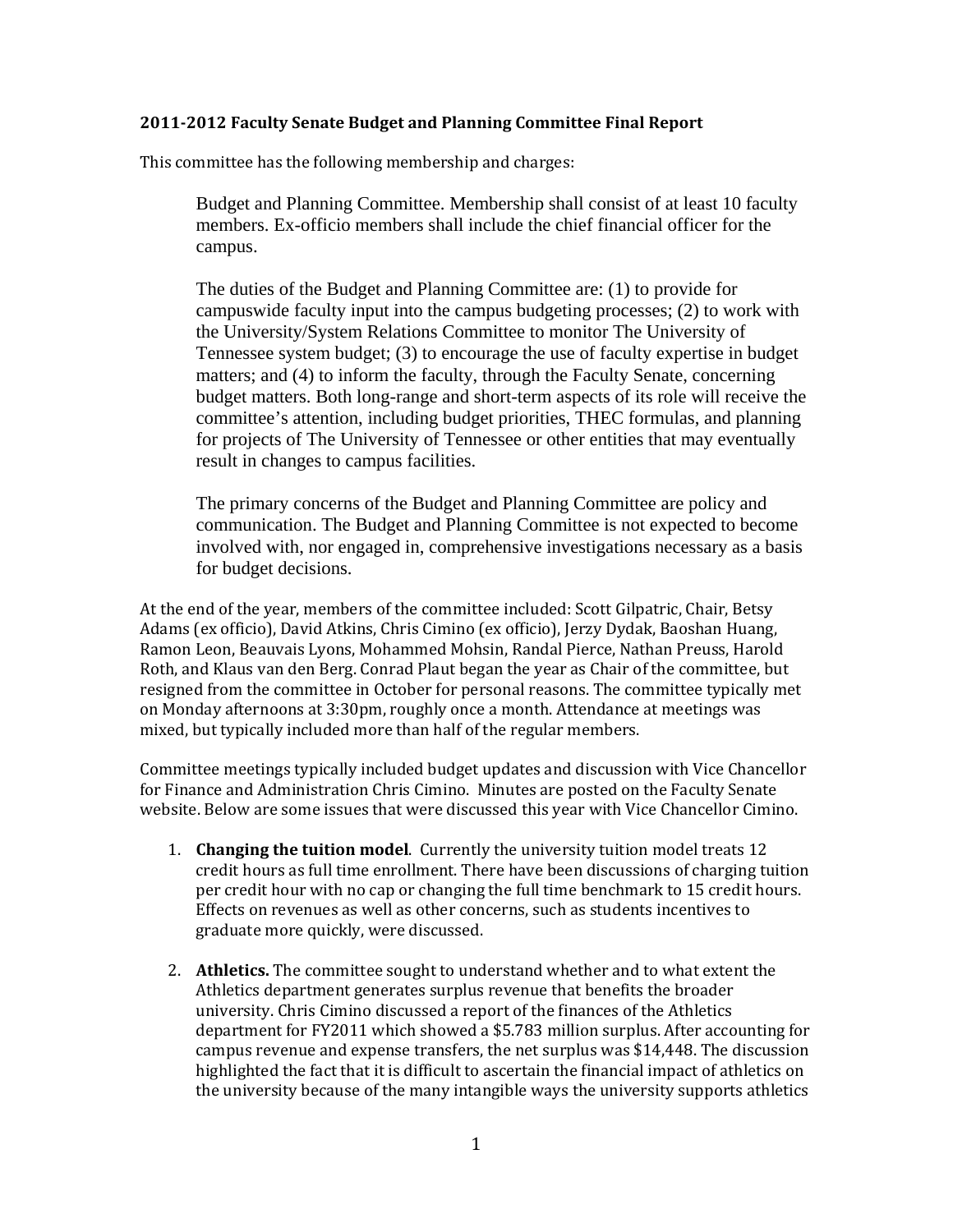which the athletics department does not pay for directly.

- 3. **Institutional Support Spending.** From 2010 to 2011 the UTK budget showed an increase of \$9.8 million in institutional support costs, or 39.7% growth. Chris Cimino explained that in FY2011 there was a large shift in Information Technology costs from the system budget to the campus budget which led to an increase of \$11.4 million in the campus institutional support costs. An additional \$1.04 million of increased institutional support costs was due to American Recovery and Reinvestment Act (ARRA) and State of Tennessee Maintenance of Effort funding. These factors accounted for all of the growth in institutional support costs (with other institutional support costs dropping during the period).
- 4. **Faculty Salaries and the allocation of the 2011 Merit and Equity Pool.** The committee received data for its annual faculty salary study, which allows comparisons salaries at THEC, SUG, and Top 25 peer institutions. However, this data reflected salaries as of October 2010, which did not allow analysis of the distribution of the 2011 merit and equity pool. Subsequently, Chris provided a report on the merit and equity salary increases for 2012. This showed that 70% of eligible faculty received a merit increase, and the average merit/equity increase was 3.89%. The reports shows that the merit/equity pool was distributed fairly evenly across ranks (4.56% for Assistant Professors, 4.24% for Associate Professors, 3.78% for Professors), but did not provide detail to study the distribution across academic units.

Other areas of committee attention this year included the following.

- 1. **Student Retention and graduation rates.** As part of the Top 25 and VolVision plan the university has placed emphasis on improving student retention and 5 and 6 year graduation rates. The committee sought to obtain data on students and their academic histories to study factors determining the likelihood of returning in the second and third year and ultimately graduating. Senator Gilpatric discussed the data with the Office of Institutional Research and Assessment, but it has not yet been made available to the committee.
- **2. Student Assessment of Instruction System (SAIS).** The committee discussed ways to improve student evaluation of instruction, including the reporting of the data that are obtained. Senator Leon shared a report on experiences with the current SAIS system which included a recommendation to report data using a Mosaic plots rather than simple averages to better convey the full distribution of results. The committee voted to forward this report and recommendations to Provost Susan Martin and the taskforce she has formed on student assessment.
- **3. Non‐Instructional Program Assessment.** In May 2011 the committee produced a report on assessment of non academic programs and passed a resolution calling for better assessment of these programs and for an accounting of the decline in the share of UT system expenditures that has gone to instruction since 2005. This resolution will come before the Faculty Senate in May 2012.